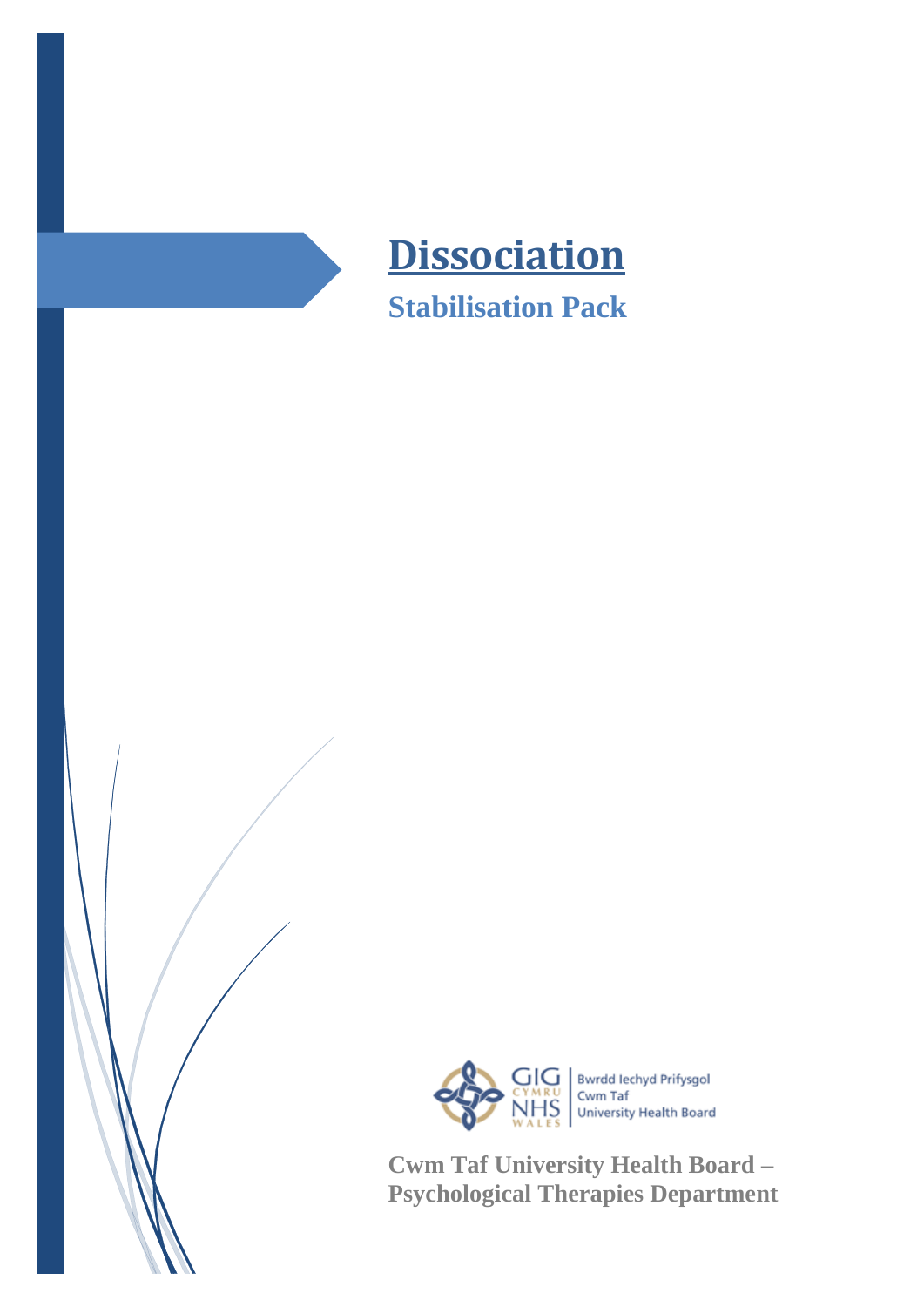Dissociation

# **Dissociation**

### What is dissociation?

Dissociation is a term that is used to describe the common experience of 'shutting off' and losing awareness of what is happening around you. A familiar example is when people are driving in a car and realise they have not remembered the past few miles of the journey because they were on 'auto pilot'. Day dreaming is also another common dissociative experience.

The extent to which people dissociate is on a sliding scale. Everyone will experience periods of dissociation that naturally occur in day to day life. It is estimated that about 5% of the population will experience more intense periods of dissociation that lead them to lose contact with reality for longer periods of time, often for several hours. They may not be able to remember where they have been or what they have done.

Research has shown that periods of dissociation are more common in people who have faced difficult life events such as early childhood trauma. They may also have other mental health difficulties as a result of these traumatic experiences.

#### Different kinds of dissociation:

The MIND leaflet (see website address at the end of this section) describes the various types of dissociation. These include:

**Depersonalisation** can be understood as feeling numb or shut off from yourself and your feelings; feeling 'cut off from your body' or as if you are in a movie or on autopilot.

**Derealisation** is when things don't appear as they might normally do. The world around you might seem unreal; people may look like robots; objects may change in size or colour; the world may seem distant as if it was at the end of a tunnel, behind a glass screen or in a dream.

There is growing research evidence that **hearing voices** is also a dissociative experience. Voices may often take on the feelings and thoughts that we have shut out of our awareness in order to cope. For example if you are angry but do not allow yourself to have this feeling, then the voices may tell you that you want to hurt others or yourself. Voices can also be understood as memories of abuse that we have not yet processed and dealt with - for example the voices may take on the role of the abusers.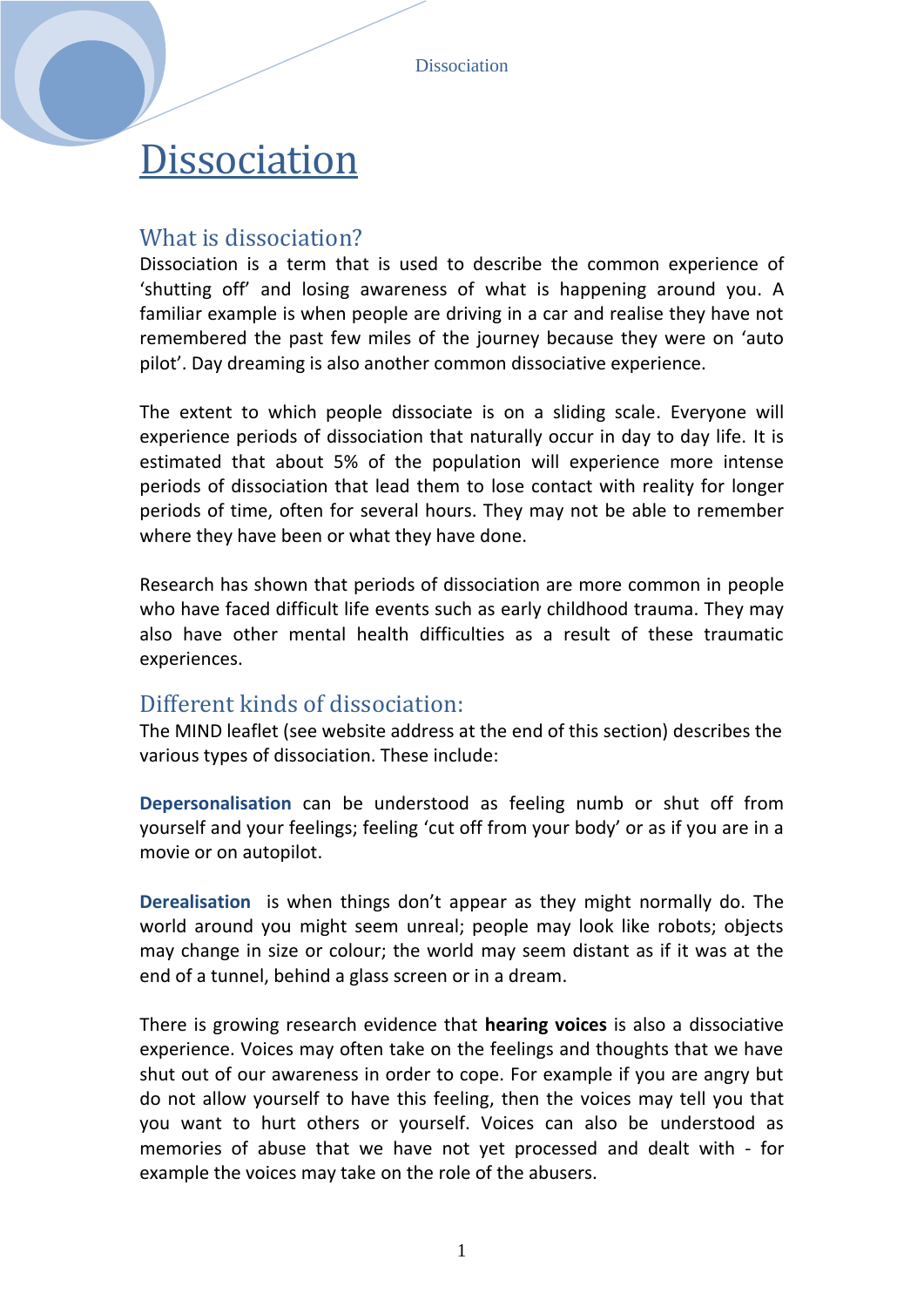A few people with very complex trauma histories find that their voices actually turn into several different identities which are sometimes called 'parts' or 'alters'. Each identity may be in control of your behaviour and thoughts at different times and may have a particular way of thinking and interacting with the world. In a small proportion of people, one identity may have no awareness of what happens when another identity is in control. This does not mean that you have 'schizophrenia'. It simply means that your experiences were so traumatic that you had to separate out parts of your mind and keep different memories and feelings in different places. Sometimes these parts can take on their own characteristics – such as how theirFeeli voice sounds, what they say, what gender or age they are, and so on.

#### Why do we dissociate?

Dissociation is a natural way for our minds and bodies to cope with and protect us from difficult experiences and feelings. This includes the effects of complex trauma. At the time, traumatic events can be too overwhelming for our mind to process. The brain then protects us by shutting off from what is happening or what we are feeling and remembering.

Feelings of derealisation are also a side-effect of some street drugs and psychiatric medications, and it may be worth checking if this is a factor in your situation.

#### Why can dissociation be a problem?

Although dissociation may be helpful at the time of a trauma, in the long term it stops us from being able to process the trauma and learn more helpful ways of dealing with it. People may also feel shut off from more positive feelings such as happiness and love. Dissociating can make people more vulnerable as they are not able to protect themselves. Continuing and repeated episodes of dissociation may interfere with your work, school, social, or home life. You may be someone who appears to be functioning well, but it may feel very different from the inside. That is why we may need to learn to use more helpful coping strategies instead. This is especially important if we want to talk about and start to process some of our trauma memories.

#### How do I know if I dissociate?

People who dissociate have described the following experiences:

- Periods of time when they feel spaced out.
- Finding time passing without noticing.
- Having periods of time that feel unreal or dreamlike.
- Talking to someone and not being able to remember what they said.